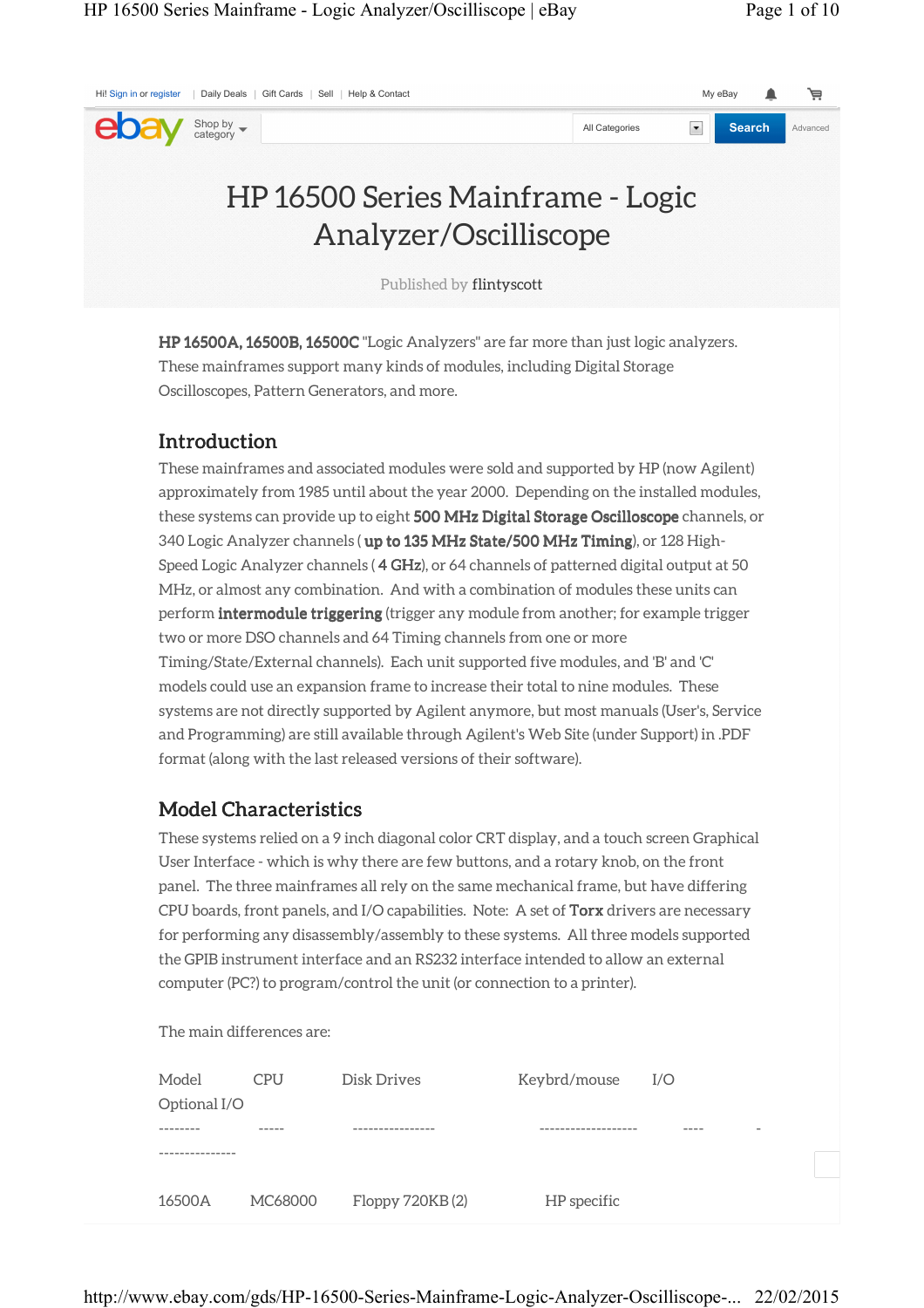| 16500B       | MC68020 | Floppy(1.4MB)/HD(500MB) | HP specific | 10              |
|--------------|---------|-------------------------|-------------|-----------------|
| M Ethr, Exp. |         |                         |             |                 |
| 16500C       | MC68030 | Floppy(1.4MB)/HD(500MB) | PS/2        | 10 M Ethr, Exp. |

### HP 16500A

The latest System software and Module files (Rev. 6.00) for the 'A' model supports most, but not all, of the HP 165XX modules. Exceptions tend to be the last versions of each type (for example: LA - 16554/5A/D, 16556A/D, 16557D; DSO - 16533A, 16534A; others - 16522A, 16535A). Agilent has a Logic Analyzer compatibility matrix in Acrobat Reader (.pdf) format on their Support site (search on "16500 compatibility" - thanks "aaeegg"). The 'A' model (floppy) disk format is not compatible with MS-DOS (as is true for the 'B' and 'C' models). A special MS-DOS utility is provided in the self-extracting .exe file for the 'A' model (System Rev 6.00 from Agilent) that can format and copy to these specially formatted disks. Note that one will need a computer running MS-DOS (or Windows 3, Windows 95/98/ME) to create floppy disks for these systems. Also, you will find that HD 720K 3.5 inch floppies are very hard to find now, but standard floppies can be used if the rectangular hole opposite the protect slide is masked with opaque tape). The 'A' units are slow to load their System software and Module files from the two floppies, but they perform just fine.

### HP 16500B

The 'B' and 'C' systems replaced the rear Double-Sided 720 KB Floppy drive of the 'A' model with an internally-mounted 500 MB Quantum Fireball 3.5 inch Hard Drive (model 540AT), and the front 720 KB Floppy with the more recent 1.44 MB Double-Sided High-Density (2HD - note that these these floppy drives are NOT directly compatible with PC floppy drives, though PC drives can be modified to work: as per note from flamebug thanks!). Note that the Hard Disk controller and/or the CPU Board firmware/BIOS will not recognize any other brand/type of Hard Disk (other than different sizes of the Quantum Fireball 3.5 Series XXXXAT). These models ('B' and 'C') both use MS-DOS formatted drives (FAT12 for the Floppy, and FAT16 for the HD - I think). All three models actually run the MS-DOS Operating System with a unique touch-screen GUI (with keyboard and mouse as an alternative). Both 'B' and 'C' systems boot up their System software, Module files, and Configuration files much faster than do 'A' units because of their faster Hard Drives. In the space below the back-panel cooling Fan (where the rear Floppy is located on the 'A' models) a blank panel hides the location for an optional I/O board. An optional I/O module, the 16500H (with an RJ-45 TBase-T Ether jack in middle) or 16500L (with DB-15 Ether AUI connector - need AUI-to-TBase-T adapter), installed in this location (with ribbon-cable connections to the CPU board) and a System software upgrade brings the 'B' model's capabilities very close to those of the 'C' model. The last version of System software for the 16500B models was Rev. 3.14.

## HP 16500C

The 'C' model was the flagship mainframe. In addition to the faster CPU than the 'A' and 'B' models (with larger system RAM), it also included support for additional I/O such as standard PS/2 Keyboard and Mouse, High-Speed Interface to an HP 16501 Expansion Frame (for 5 additional modules), and most importantly a 10BaseT Ethernet interface.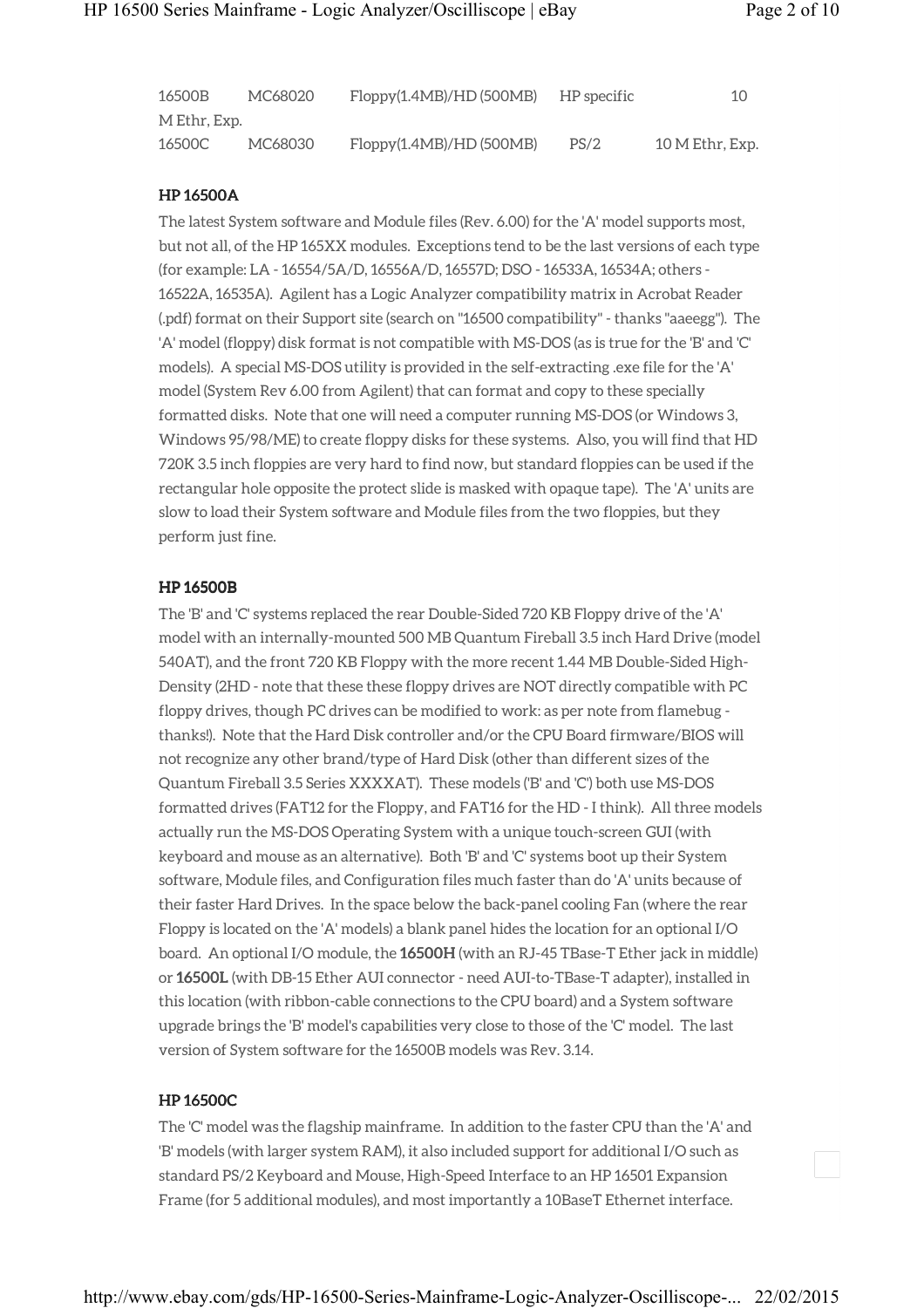The value of the Ethernet interface was in the system's support for the X-Windowing system. The last (only?) version of System software for the 16500C's was Rev. 1.00.

## X-Windows and External Control

The X11 Windowing System has formed the foundation for Unix Operating System Graphical User Interfaces for decades. It is a client-server type of system, that allows remote "servers" (a Unix or Linux or Windows computer) to provide the user interface for client devices (such as an HP 16500C). This means that instead of relying on the HP16500C display and front panel controls a user can completely control (and display results from) the system from his computer. This is particularly useful for saving screenshots of important displays.

## Basic Operation

All three models operate the same way. The Power Supply is located above the card cage with the Cord receptacle and main On/Off switch. Once an AC cord is inserted and the main switch turned to the On position, the unit is switched On/Off via the small rocker switch on the lower left of the front panel.

## Power-Up Self Test

When this is switched to the On position, the unit will power up and perform a series of Power-Up Self Tests, including:

ROM RAM Interrupts Display HIL (Human Interface Logic?) Controller Front Panel Touchscreen Rear/Hard Disk ('A'/'B' and 'C') Front/Floppy Disk ('A'/'B' and 'C')

These should all pass (obviously). If a properly formatted floppy disk is not inserted in the drive(s) before power is applied the associated Disk test will indicate "no disk". This is not the same as failure. Any failed tests will display "failed" in red in place of "passed" (to the left of the test label). The touchscreen test might also return an "impaired" status, yet still work (if this happens, it might later change to "passed" - especially with a little CAREFUL wiggling of power connections and/or loosening then re-seating of the power supply board). A Hard Disk failure most often means a failed Hard Disk, but might also mean a non-functional IDE Controller on the CPU Board, or just a bad connection to the Power Supply (see "impaired" status comment on touchscreen above). Quantum Fireball 1280AT, 1024AT, 540AT drives are occasionally available here on eBay (don't know whether other models, such as Fireball ST, EX, etc., will work in these systems, but I'm skeptical). It is possible to replace the Hard Disks, re-format and reload them with software from the .zip file (obtained from the Agilent Support website).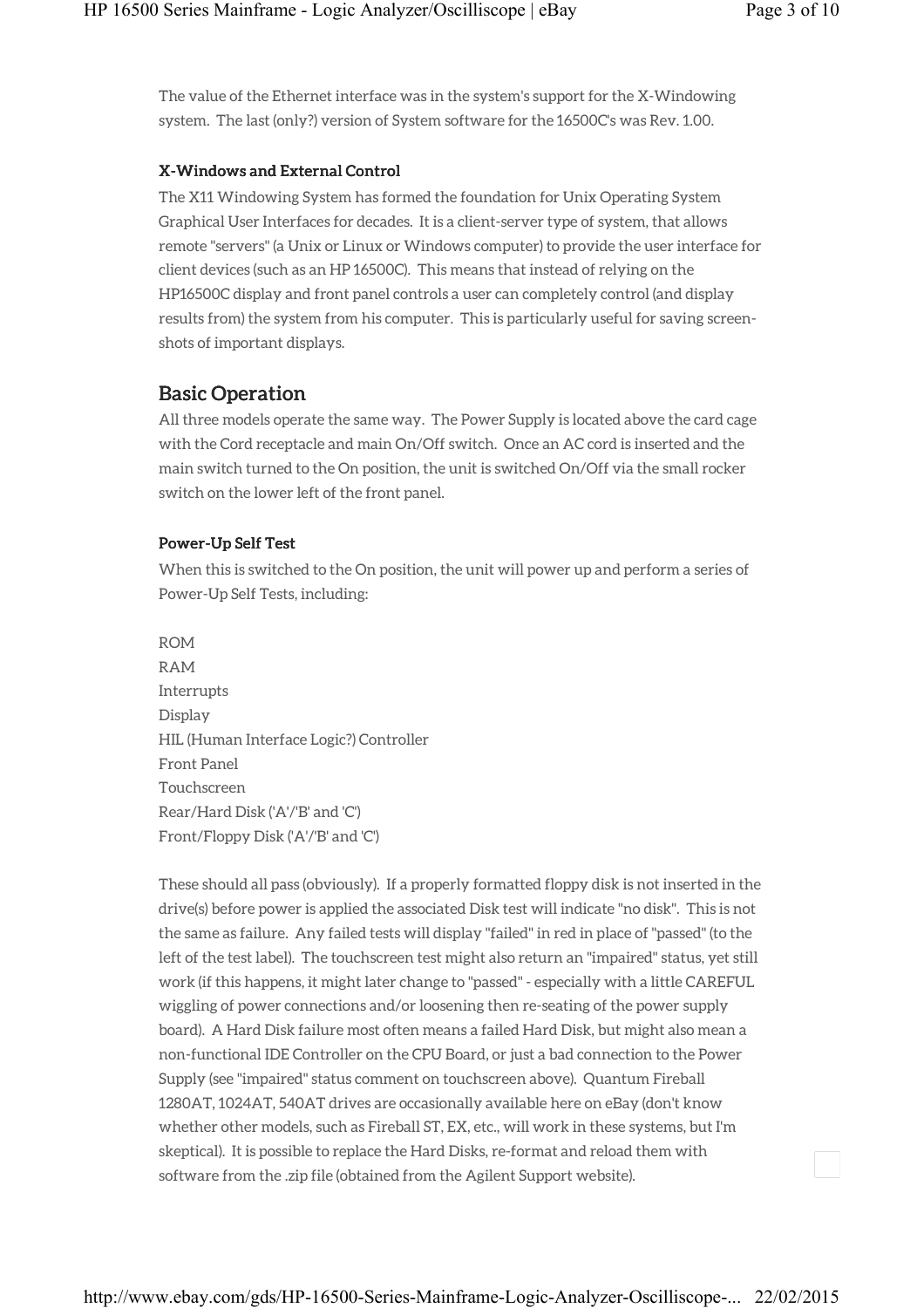#### BOOTUP

Once PUST are finished the systems then tries to load the System software (the SYSTEM file), which for 'A' models must be on a Floppy in one of the two drives (SYSTEM is usually on Disk 1 in the set), on the Floppy for 'B' or 'C' models, or on the Hard Disk in the SYSTEM directory for 'B' and 'C' models). This is indicated by a green message "Loading SYSTEM File" below the PUST listing. If the SYSTEM file isn't found, then a yellow message "SYSTEM File Not Found" is displayed to the right side of the screen, and the system just waits. The unit will have to be power-cycled in order to re-boot (with a floppy containing the SYSTEM file, hopefully).

If the SYSTEM file is successfully loaded then it will try to load the necessary Module files (files that contain module-specific code), which is indicated by a green message. It will follow this with messages indicating loading of Software Options, Configuration files, and then finally performing Calibration (all green messages, some of which may not appear depending on the unit's configuration). If this sequence is successful the screen will switch to a graphical display as follows:

- On a brown background will be a blue rectangular section to the left of the screen that displays green panels with white text for each module found in the associated slot (from A through E, top to bottom respectively), if any (no modules leaves the panel all blue).
- Each module description panel is linked to it's associated slot in the graphical representation of the rear of the unit just to the right, in the center of the screen.
- On the right side of the screen is either: For 'A' models two green rectangular panels, the upper capped with a blue "button" labeled "GPIB" and containing a computer icon, and the lower capped by a "button" labeled "RS232" and showing a printer icon; both linked to their associated connectors on the unit's back panel. For 'B' and 'C' models, a single green panel with a list of blue "buttons" for available interfaces. Links run from each interface "button" to the associated connector on the rear panel view.
- On 'A' models a front panel representation is displayed in the center of the screen (above the rear panel view).
- At the top left of the screen is an elongated blue "button" labeled "System", in the top center another labeled "Configuration", and top right is another labeled "Print".

Blue "buttons" are touch-screen points that bring up a menu of choices, which are typically for selecting mode or for configuration. The "System" button will display a menu of the modules installed in the unit, and selecting one of them will cause the screen to switch to the configuration screen for that module. Selecting "System" will clear the menu list.

## **Testing Mainframe and Modules**

HP provides separate test software for these systems and modules. This should be installed on the Hard Drives of 'B' and 'C' models (in the System directory), and on floppy Disks 5 and 6 for 'A' models (note that because not all tests will fit on a single floppy, the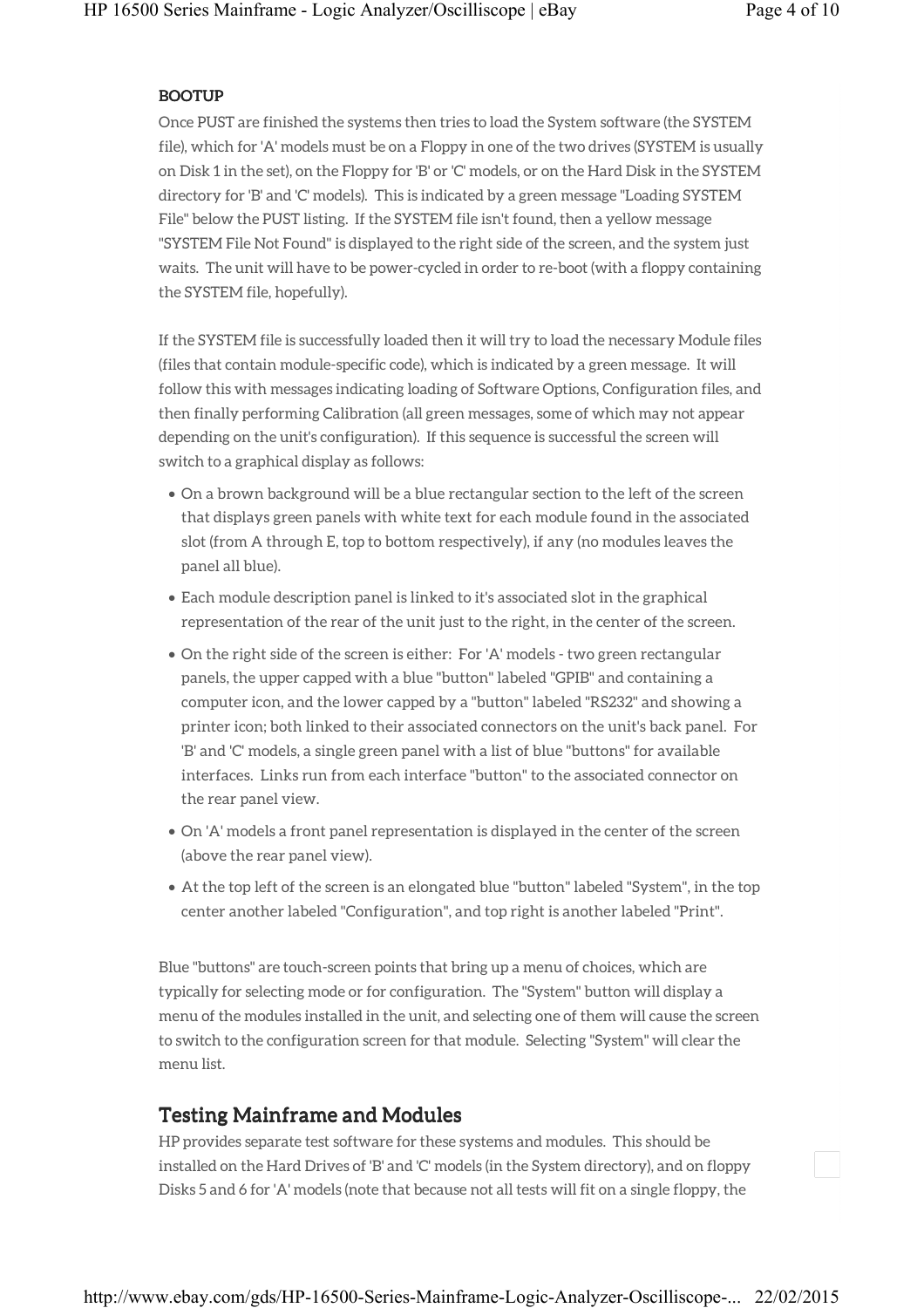test software PVTEST is located on both Disks 5 and 6 and all module test files except that for the 16517/18A 4 GHz Timing/State Analyzer are located on Disk 5). Performing any tests requires that the PVTEST code be loaded in place of the SYSTEM code. This is initiated by the following steps:

- Touch the "Configuration" button at the top center of the graphical screen to diplay the menu.
- Select/touch "Test".
- The graphical screen will change to a slot listing of modules, and a yellow warning message near the top will indicate that the "test system is loaded over existing system."
- In the center of the screen is a large blue rectangular button labeled "Load Test System"; touch this button.
- The display will go blank except for a green message that it is loading Test files.
- Once the Test software and files are loaded, a graphical display returns, but with the module and unit graphics panels having a brown rather than blue background, and the upper left screen button changed to "Test System" from "System".
- Mainframe or Module tests are selected from the menu displayed upon touching the "Test System" button.
- Upon selection of one of these tests, a group of dark brown buttons are displayed with labels indicating which test they represent. They are linked together via lines. A button labeled "All System Tests" is usually located in the lower right of the display. Touching this button will initiate all tests.
- As tests run, they commonly will display small green panels with white text indicating the function or part being tested.
- When all tests are complete for the Mainframe or Module, each button will show that test's status along the bottom of the button.

Return to the main Test display by selecting the button in the upper left labeled "xxxxxxxxx Test" - where xxxxxxx is the name of the test that had been selected from the menu - and selecting "Test System" at the top of the menu.

Return to the normal System by touching the Configuration button (top center) to display the menu, selecting "Test" at the bottom of the menu, and then touching the center box labeled "Touch Box to Exit Test System" (there will be a yellow warning message above this indicating the normal system will be loaded over the test system).

# $HP 16500A/B/C$  Modules

HP 16500 mainframes hold modules that perform actual test functions; the mainframe simply provides the power, user interface, and inter-module connections. Modules fall into several types:

• Logic Analyzer (LA), typically offering State or Timing modes for TTL, ECL or configurable digital logic levels and supporting from 68 to 102 channels plus clock and ground signals. Supported State-mode clocking ranges from a max of 25 MHz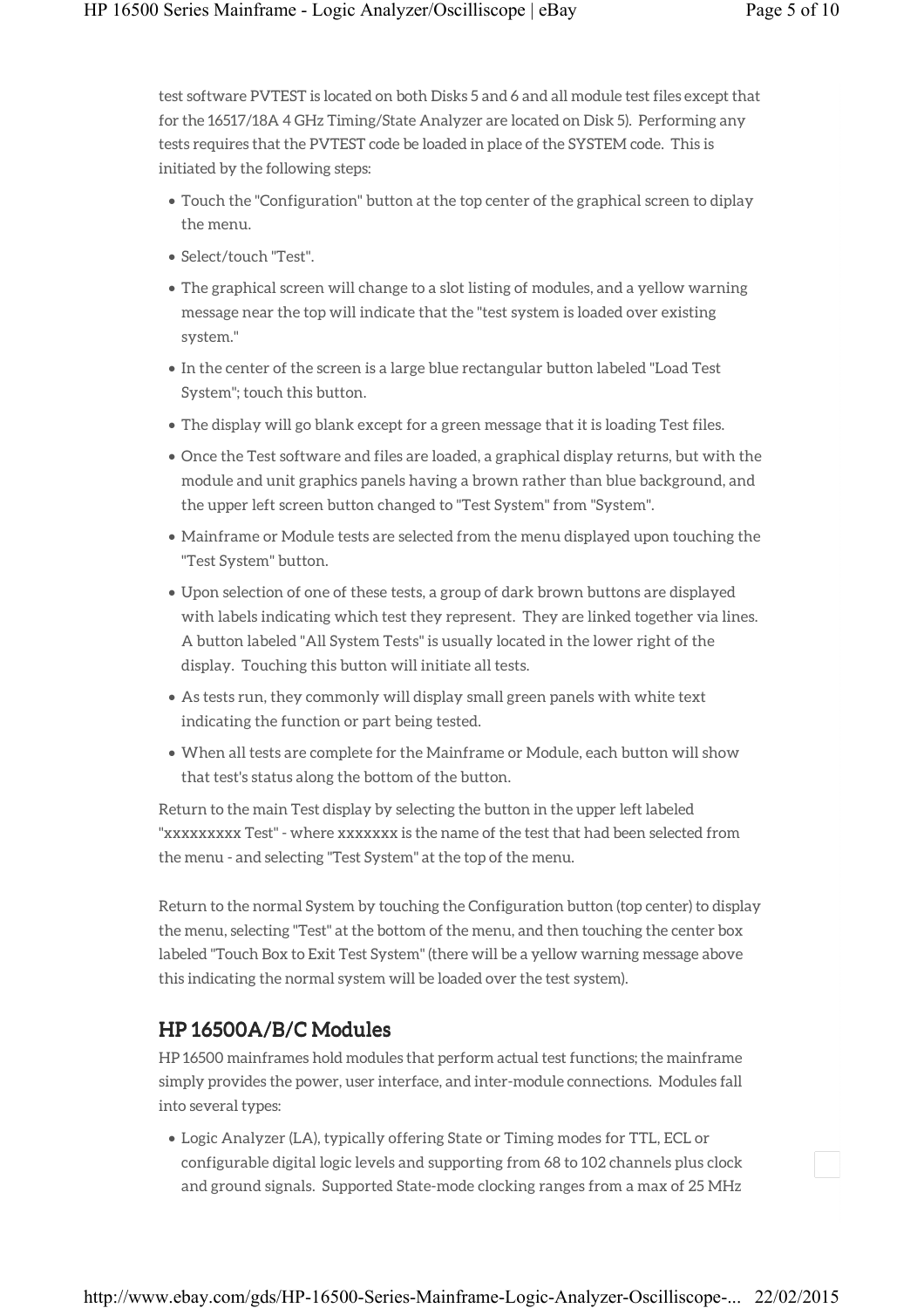(16510A) to 110 MHz (16555A/D), while Timing mode supports max clocking of up to 500 MHz (1655X LAs).

- Digital Storage Oscilloscope (DSO), providing DC-coupled high-sample-rate Analogto-Digital conversion channels.
- High-Speed Logic Analyzer (HS-LA), supporting State/Timing of up to 1 GHz (16515A/16516A) or 4 GHz (16517A/16518A).
- Pattern Generation, as the 16520A/16521A Modules support up to 50 MHz programmable outputs.
- Miscellaneous.

### Modules Commonly Found on eBay

- 16510A State/Timing LA module: max 25 MHz (State)/100 MHz (Timing), 80 channels, 1 KSample buffer.
- 16510B State/Timing LA module: max 35 MHz (State)/100 MHz (Timing), 80 channels, 1 KSample buffer.
- 16515A High-Speed State/Timing LA module: max 1 GHz (both), 16 channels.
- 16516A High-Speed State/Timing LA Expansion module: max 1 GHz (both), 32 channels.
- 16517A High-Speed State/Timing LA module: max 4 GHz (both), 16 channels.
- 16518A High-Speed State/Timing LA Expansion module: max 4 GHz (both), 32 channels.
- 16520A 50 Mbps Pattern Generator, 12 channels.
- 16521A 50 Mbps Pattern Generator, 48 channels.
- 16522A 200 MVector/sec Patter Generator, 20 channels (40@100MHz), 256 KB depth/ch.
- 16530A 400 MSample/sec (MS/sec) Timebase (for 16531A Acquisition Module, no User/Ref Manuals available on the Agilent Support Site, only Programming Manual).
- 16531A 100 MHz Digital Storage Oscilloscope (DSO), two 400 MS/sec A-to-D channels, 6 bit, 4 KSample buffers (no Reference or User Manuals; only Programming Manual available on Agilent Support site).
- 16532A 250 MHz DSO, two 1 GigaSamples/sec (GS/sec) A-to-D channels, 8 bits, 8 KSample Buffers.
- 16533A 250 MHz DSO, two 1 GS/sec A-to-D channels, 8 bits, 32 KSample Buffers.
- 16534A 500 MHz DSO, two 2 GS/sec A-to-D channels, 8 bits, 32 KSample Buffers.
- 16535A Multiprobe 2-Output Control Module, multiplexes up to hundreds of analog probes down to two Oscilloscope inputs.
- 16540A 100 MHz 16 Channel State Analysis Module, 4 KSample buffer (no manuals on Agilent Support pages).
- 16541A 100 MHz State Analysis Expansion Module (no manuals on Agilent Support pages).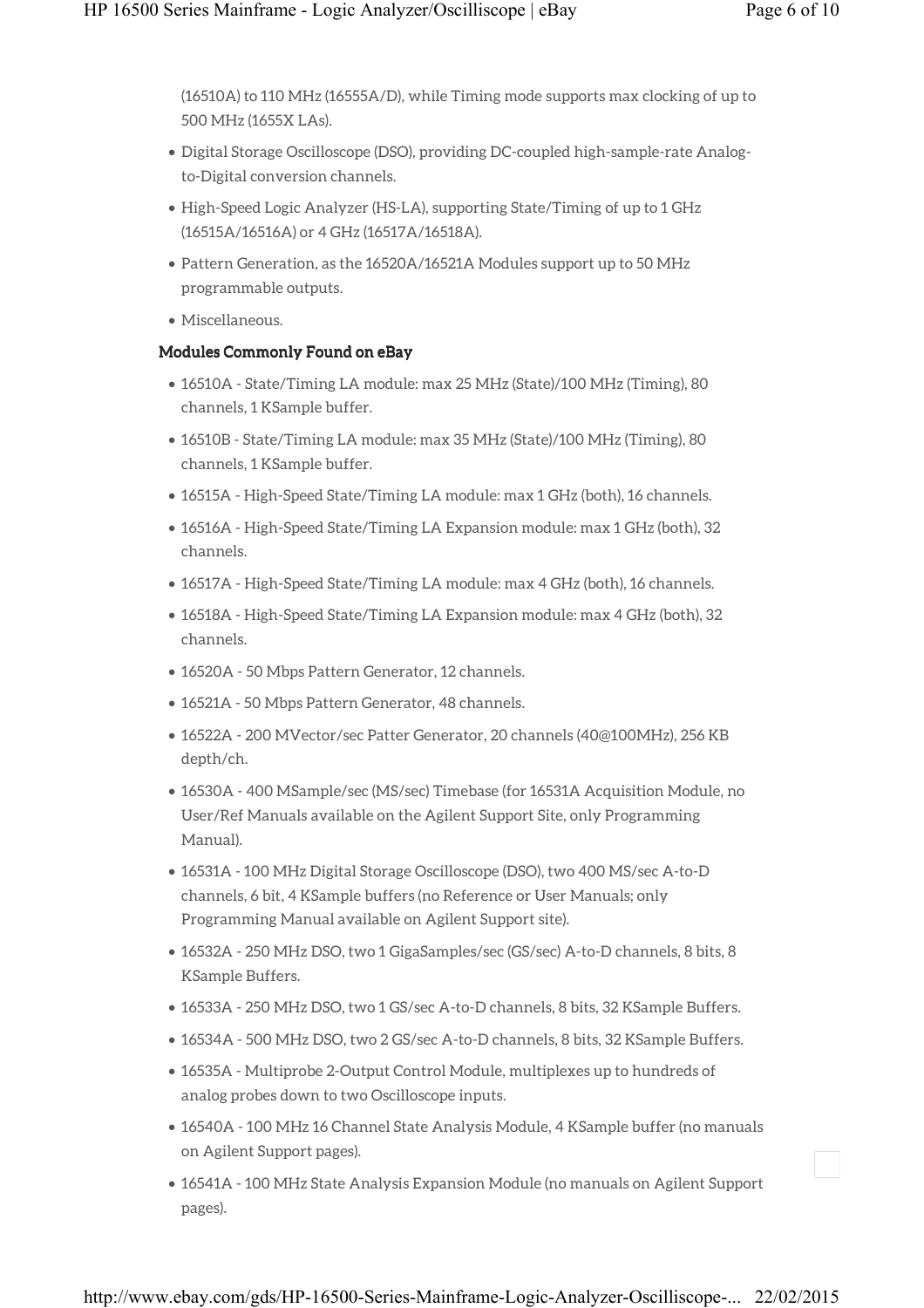- 16550A 100 MHz State/500 MHz Timing LA Module, 102 Channels, 4 KSample Buffer.
- 16554/5A/D 70/100 (16554A) and 110/500 MHz LA Modules (16555A/D), 68 Channels, 500 KSample (16554A)/1 MSample (16555A)/2 MSample (16555D) Buffer.
- 16556A 100/400 LA Module, 68 Channels, 1 MSample Buffer.
- 16557D 135/500 LA Module, 68 Channels, 2 MSample Buffer.

### **Probes**

All modules require some form of connection to the electronics to be tested.

### Digital Storage Oscilloscope (DSO) Modules

For DSO modules (16530/31A, 16532A, 16534A) an oscilloscope probe is required for each channel (two per module). Note that each DSO module has probe specifications that must be met for a proper match (impedence and capacitance), as displayed on the back panel of the module near each channel's BNC connector. Note also that because DSO probes are connected at the back panel of HP 16500 systems (unlike regular Oscilloscopes), long (1.5 meter or 2 meter) probe cables are necessary for convenient usage. HP made probes that work very well.

- HP 10441A/B 500 MHz passive 10:1 probe, 6-9 pF, 1 MOhm, 2 meter cable (for 16532/3/4A).
- HP 10433A 300 MHz passive 10:1 probe, 10-16 pF, 1 MOhm, 2 meter cable (for 16531A).

### State/Timing Logic Analyzer Modules

All of these modules (16510A/B, 16550A, 16554/5A/D, 16556A, 16557D) use cables terminated at 40-pin IDC-type connectors (compatible with cables used by the HP 1650 series Logic Analyzers). The 16510A/B and 16511A modules have five such cables, unshielded and all permanently attached (and always in the way and in danger of being damaged). The 16550A LA module has six such unshielded cables connected to the module via three securable connectors (two cables per connector). Later LA modules (16554/5A/D and 1556/7A) all have four shielded cables (with or without optional Ferrite filters clamped onto them) connected to the module through two connectors.

In order for these modules to work properly (and meet their specifications) the correct termination is required. This generally means that HP probes must be used. There are two types commonly used (and available, both on used/new on eBay and new from Agilent):

- HP Flying-Lead Probe Adapter with individual (flying) leads for each signal, plus clock and ground.
- HP Termination Adapter with signals, clock and ground brought to a standard 20 pin IDC plug (used with a standard IDC 20-pin header). The is a lower-speed Adapter for the 16510/11 while the -63203 is faster (1 GHz?) for the 1655X LA line.

### High-Speed State/Timing and Pattern Generator

These modules all have cables different than the 40-signal one used by standard LA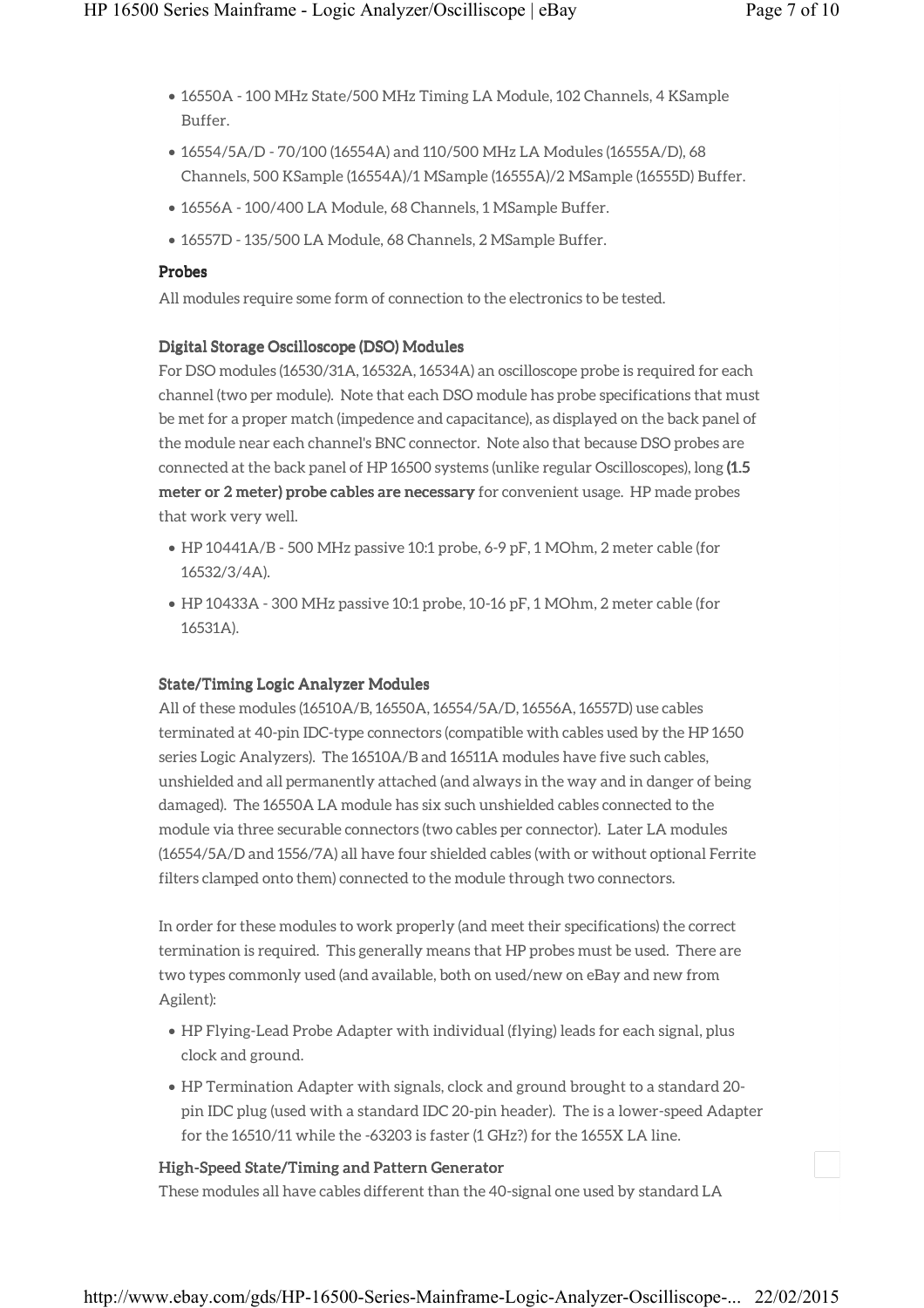modules (typically with fewer signals). They are terminated uniquely, typically with a variant of the individual flying lead that is individually grounded.

# What Is It Worth/Does It Cost?

A seller naturally wants to know the marketable value of a mainframe or module, and a buyer wants to know what price is reasonable. Naturally on eBay, an auction site, a wide range of selling prices can be seen for any specific HP 16500 series model or module.

Tips

- Don't pay much attention to the prices listed for modules/systems by online Test Equipment Rental or Used Test Equipment companies. They are based on what corporations (used to) pay for this kind of equipment (and what HP/Agilent used to charge for this stuff when new). That market, if it still exists, has little to no relevance on eBay (though quite a few eBay stores and sellers don't seem to know this yet - they must not watch many auctions for this equipment).
- Be very careful about untested Mainframes or Modules. All Mainframes, especially 'B' and 'C' models, have Test software and files and are thus able to test the Mainframe and Modules before an auction/sale (and show photos of the results). Buying a Mainframe without this proof that it (and any installed Modules) work fine is very risky - especially if sold As-Is. This is true of a 16500A seller as well as 'B' and 'C' sellers - if they don't have the Test software/files then they don't have a working, functional system.
- Even if a seller provides a reasonable or generous Return policy a buyer could be out over \$100 just for the round trip shipping costs (these are big and heavy)! It pays to buy units that are fully functional.
- Ideally as a buyer one would like to obtain a complete, usable system at one time. This would include both analog and digital channels (at least one DSO module and one State/Timing LA module) and the necessary probes (at least two Oscilloscope probes, and from one to four or more LA probes). Otherwise you might find yourself with a functional Logic Analyzer, Digital Storage Oscilloscope, or combination system but no way to actually use it (without probes). I have noticed that few auctions (or Buy It Now sales) include probes. Given the time and effort required to research probes, and acquire them, it is worth a significantly higher selling price if the probes are included.
- Remember that the mainframes are big and heavy. Shipping (and packaging) will run anywhere from \$40 to \$70 dollars, with recent averages somewhere around \$55 -60 (U.S. Continental only, depends on fuel surcharge), and this is added on top of the selling price.

### Typical Auction Prices

What follows is the range of prices that I have seen during the last one to two years for HP 16500 Series mainframes and modules on eBay (that are not obviously broken). As you will see for the A/B/C system prices, they can be a good to very good value in test equipment.

• 16500A - Go for as little as \$50 (without full disk sets and without modules), to as much as \$150 (with disks and a module or two - typically a 16510B or 16550A LA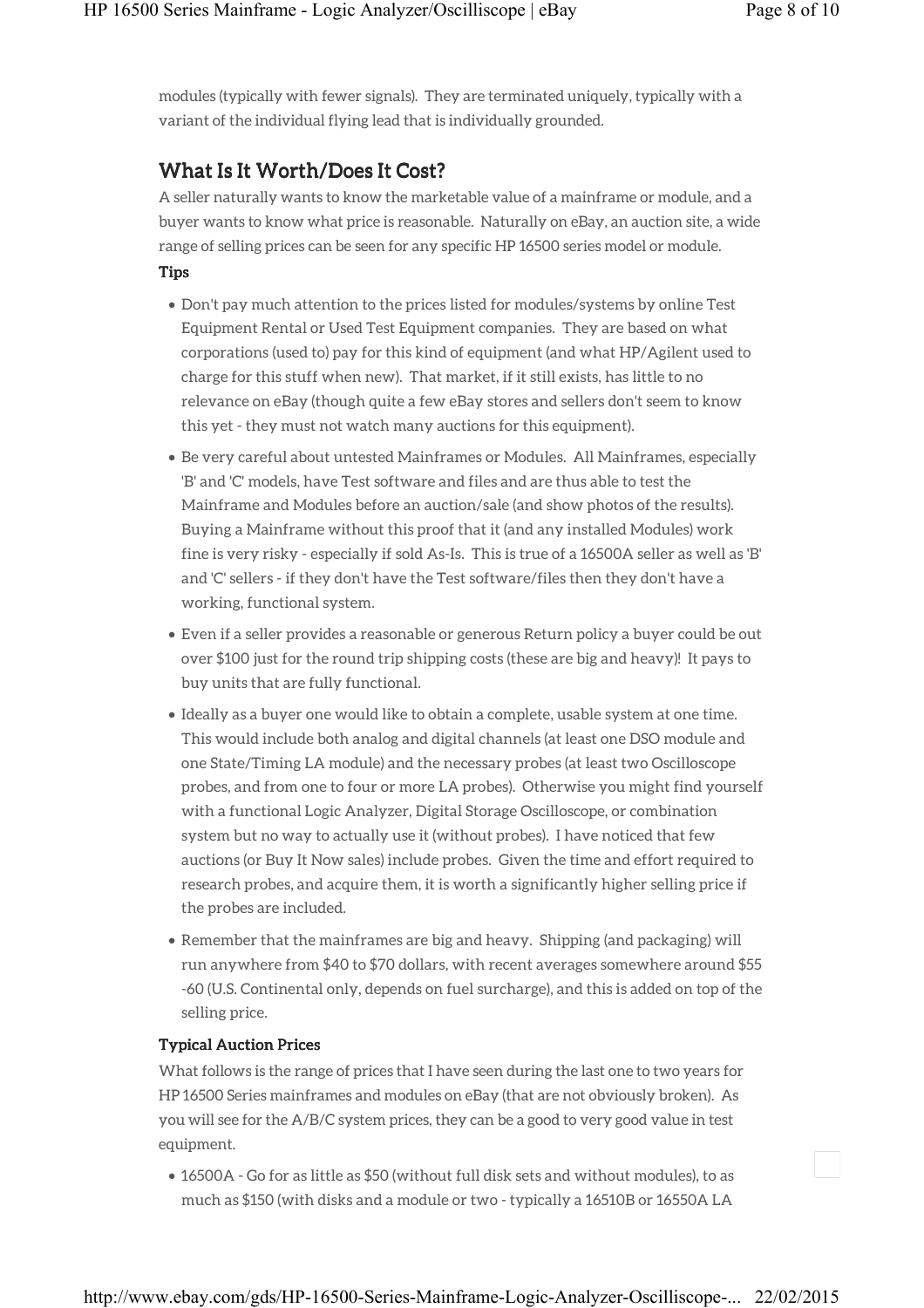module). With a 100 MHz DSO (16530A/31A) and 16550A (or pair) but no probes they're around \$200-300, and with probes the price might be \$300-450. These are rarely fully tested (all module input channels and probes tested), which should fetch a higher price.

- 16500B Mainframes for as little as \$100 and as high as \$250. With 100 MHz DSO (16530A/31A) and 16555A (or pair of 16550As) but no probes they're around \$250- 300, and with probes the price might be \$350-450. With 250 MHz DSO (16532A) and 16555A, and probes maybe \$400-\$500. Fully tested possibly higher. With 16500H (10BaseT Ethernet) add \$50-100.
- 16500C Mainframes for as little as \$150 and as high as \$500. With 100 MHz DSO (16530A/31A) and 16555A (or pair of 16550As) but no probes might be around \$350- 500, and with probes the price might be \$400-550. With 250 MHz DSO (16532A) and 16555A, and probes maybe \$500-\$600. Fully tested possibly higher.
- 16530/31A This is the basic 100 MHz/400 MSa/s DSO. Board sets sell for \$75-125, possibly more if tested.
- 16533A Any mainframe with a working 500 MHz DSO module is automatically worth \$150-200 just for this module. Add this to the prices above in place of a 16532A.
- 16534A Any mainframe with a working 500 MHz DSO module is automatically worth \$350+ just for this module. Add this to the prices above in place of a 16532A.
- 16510A/B maybe \$15.
- 16515/16A as pair around \$60-100 with probe leads. Without probe leads?
- 16517/18A 16517A alone \$75-100, with 16518A maybe \$100-175 (16518A only works with 16517A, so without one they're worthless). This assumes probe leads. Without them is just a used electronics board.
- 16520/21A Without probe adapters, which are hard to find, they aren't very useful. With probe adapters around \$35-55.
- 10433A Oscilloscope probe for 16531A, \$25-45 complete (ground and sping clip). Less if not complete.
- 10441A/B Oscilloscope probe for 16532/3/4A, \$35-55 complete (ground and spring clip). Less if not complete.

I hope you've found this helpful.

flintyscott (Scott Adams)

Tags: 16500A 16500B 16500C HP

#### flintyscott

Based in United States, flintyscott has been an eBay member since Sep 13, 2005

**Write a guide**